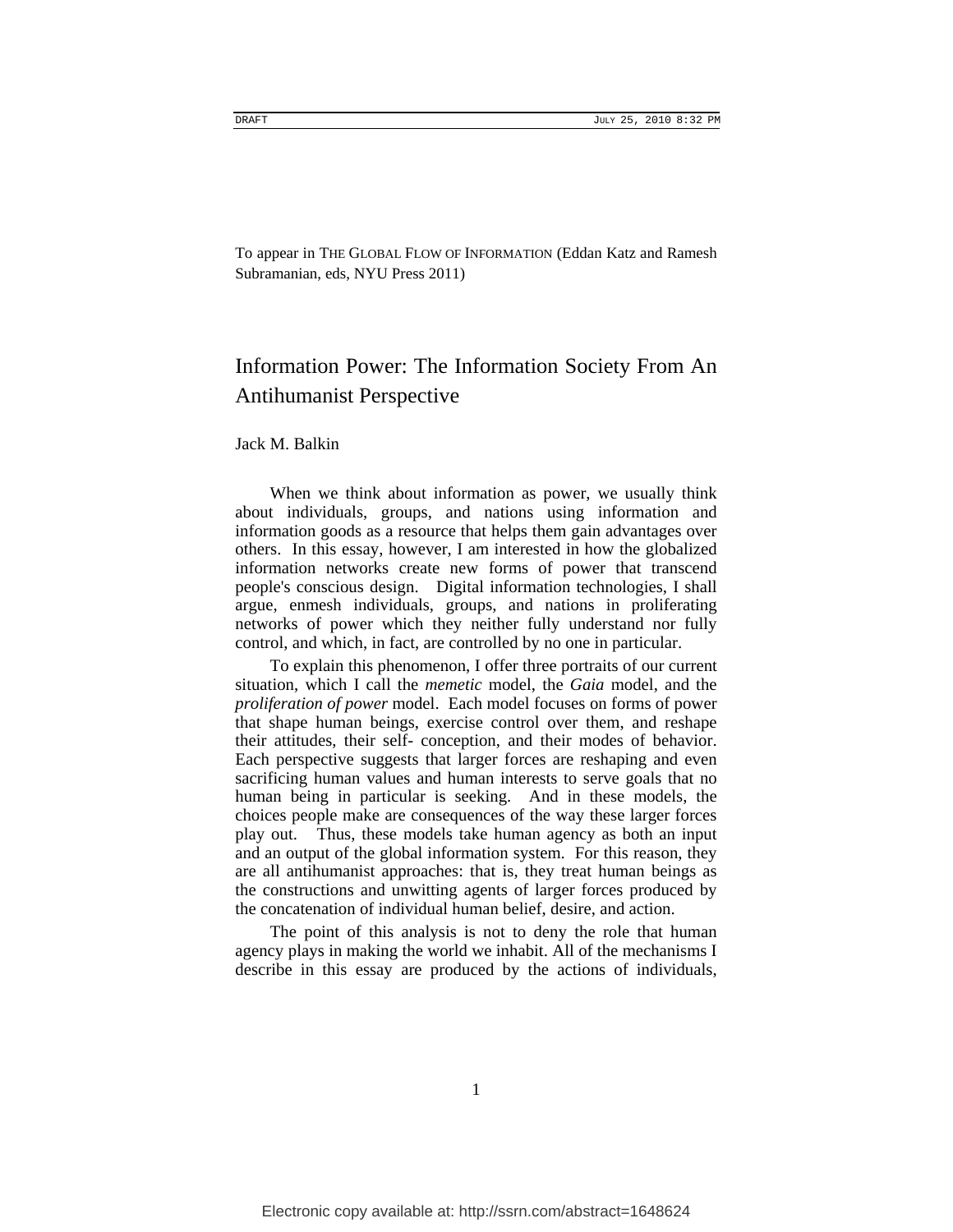working either separately or collectively in groups. Nor is it to reject the importance of human values and interests as goals of information policy. Quite the contrary: I hope to identify features of our current condition that we might otherwise overlook. If we care about promoting human freedom and human flourishing in a globalized information society, we need to think about all the various forces that might affect them.

### *The Internet From a Meme's Point of View*

The memetic model, as its name implies, asks how the evolution of the Internet looks from a meme's point of view. Memes are bits of information that replicate themselves in human minds and in humancreated methods of information storage and retrieval.<sup>1</sup> (In fact, there is some dispute about whether the latter should properly be called memes, but for ease of discussion I shall include them in what follows.). Memetics holds that culture, knowledge, and information consisting of complexes of memes replicate themselves by spreading from mind to mind through communication, imitation and social learning. Replicating memes compete for space in limited human memory and human attention, evolving in a Darwinian process. Human beings are hosts for memes; we use memes to think with, but memes use us to communicate and spread them, and, in the process, generating cultural evolution.

Memetics studies how culture evolves as memes employ their human hosts to proliferate and compete with other memes for limited space in human minds and methods of information storage. Like genes, memes survive to the extent that they successfully propagate; therefore we may talk about them *as if* they were seeking to ensure their own copying and survival. But that conceit is largely metaphorical. For the memetic perspective to be useful, it isn't

<sup>&</sup>lt;u>1</u> <sup>1</sup>See RICHARD DAWKINS, THE SELFISH GENE (Oxford: Oxford University Press, new ed., 1989), 192; DANIEL C. DENNETT, DARWIN'S DANGEROUS IDEA: EVOLUTION AND THE MEANINGS OF LIFE (New York: Simon and Schuster, 1995); J.M. BALKIN, CULTURAL SOFTWARE: A THEORY OF IDEOLOGY (New Haven, Yale University Press 1998).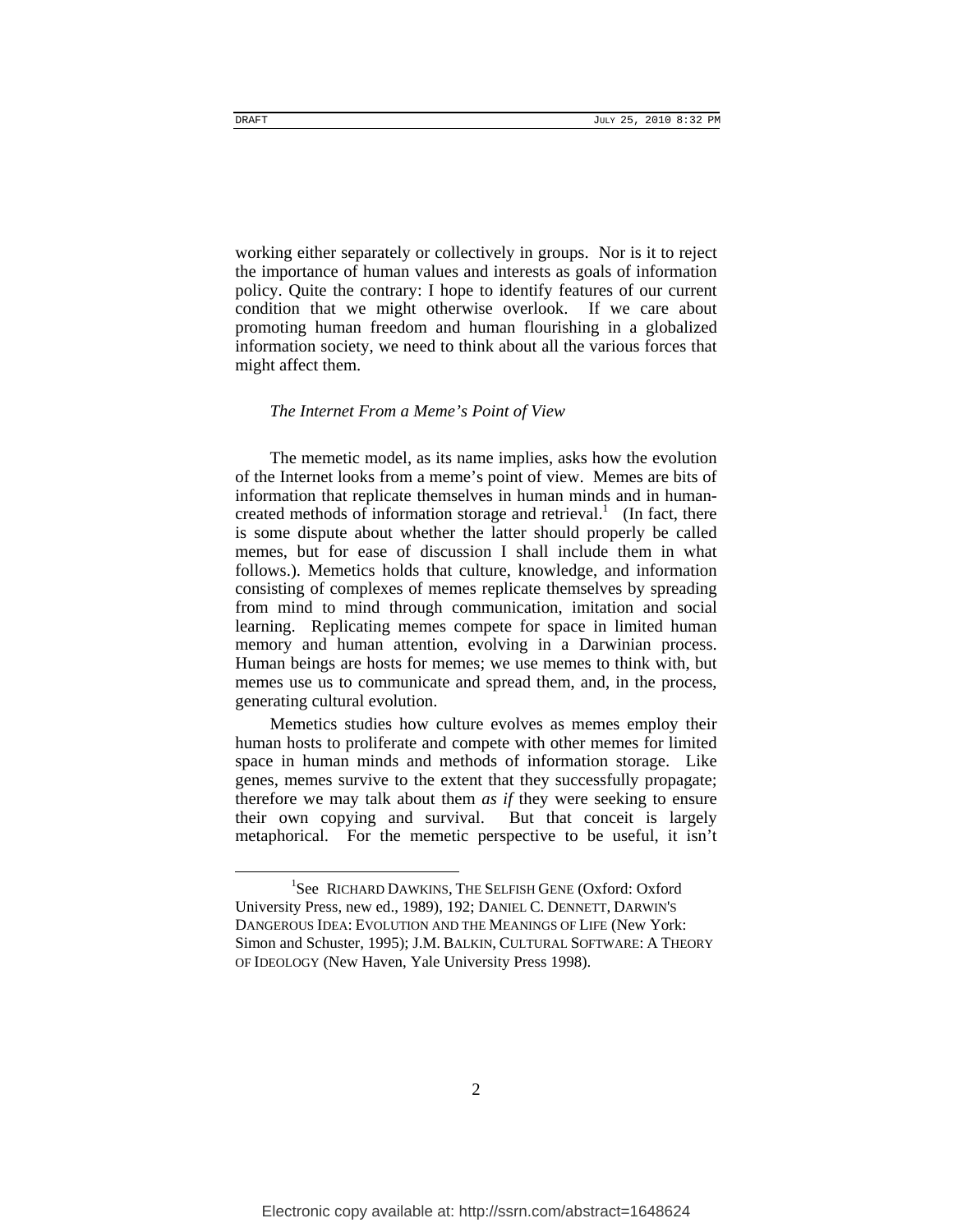necessary that there actually be little bits of culture roaming around our heads who are secretly working to further interests of own. All that is necessary is that features of culture reproduce and develop as if this were the case.

How do the Internet and globalization look from a meme's point of view? Daniel Dennett once quipped that "a scholar is just a library's way of making another library."<sup>2</sup> He meant that successful memes use human beings as their witting or unwitting vehicles for reproduction and spread. Human beings use memes to think with, so from our perspective memes are just tools for our understanding– they form part of what I call our "cultural software."<sup>2</sup> But from a meme's perspective it is we humans who are a means to an end– that end being the replication and propagation of memes.

To survive, memes must either win a competition against other memes for limited space in human memory or attention, or they must create additional space for themselves. Hence memetic competition favors ideas and behaviors that promote communication and increase the number of places where memes can propagate and be stored. Note once again that if we define memes as brain states, bits of information stored in books or sent through telephone wires aren't memes in that narrow sense. But the forces of cultural evolution might generate new kinds of informational entities that can exist in formats outside the human mind. Indeed, that is precisely what a memetic perspective might predict.

New forms of memory storage and communication benefit many different types of memes. Although memes compete with each other, some memes assist each other's survival (just as some genes do). Hence many memes would welcome the spread of ideas that lead human beings to develop ever more powerful methods of communication and information storage. A memetic perspective would predict that, over time, human beings would generate and spread many ideas and behaviors that would lead people to expand communications and information technologies and facilities for

 $\overline{\phantom{a}}$ DANIEL C. DENNETT, CONSCIOUSNESS EXPLAINED (Boston: Little, Brown, 1991), 202, 206.

<sup>&</sup>lt;sup>2</sup>Balkin, Cultural Software.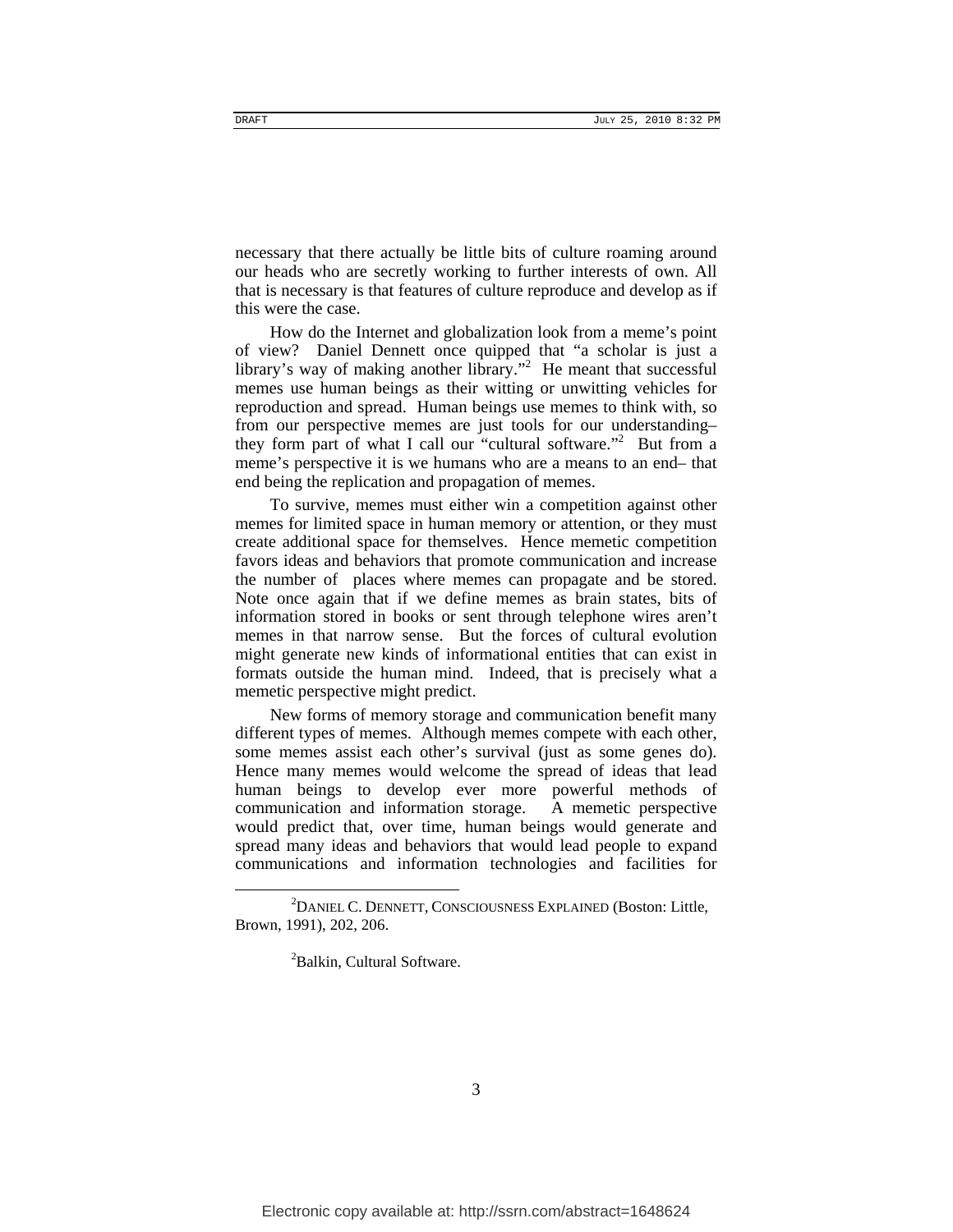information storage and retrieval. These might include (1) ideas promoting education, literacy, and the spread of knowledge; (2) ideas for technologies that let people send information and ideas to each other easily, quickly, and cheaply, and (3) ideas for technologies that make it possible to store vast amounts of information easily, quickly, and cheaply. Eventually these ideas and behaviors might lead to something like the Internet, which connects billions of people around the world and—in conjunction with the world's computers—can store and transmit enormous amounts of information and ideas. To vary Dennett's aphorism, we might say that the Internet is a device made by memes for making other memes.

From a meme's point of view, the Internet is little short of paradise. It greatly amplifies the spread of ideas, knowledge, and bits of culture. In fact, all communication on the Internet occurs through copying, which is how memes reproduce. If cultural reproduction is a meme's version of sex, then the Internet is just one big orgy, an endless informational bacchanal. The Internet copies information from everywhere and then transmits it in redundant copies to millions of places around the world. From a meme's perspective, the Internet is not a great achievement of human liberty. It is the most powerful technology yet devised for memes to reproduce themselves in perpetuity. The glut of information produced by the Internet leads to increasingly powerful technologies of search and retrieval– like search engines– that become central to the network because they lower the costs of finding information. These new search and retrieval technologies, in turn, produce and propagate vast amounts of metadata– information about information– thus spewing ever more memes into the global information environment.

Memetic reproduction isn't concerned with whether human beings are making wise choices or bad choices in how they globalize the flow of information. Rather, the globalization of information and the push for ever more efficient methods of information transfer and storage arise from a memetic imperative. Memes use us to create an ever more suitable environment for their replication and spread. The memetic imperative isn't interested in what is good or bad for human freedom or human flourishing. It cares about what is good and bad for memes. Some things that help memes spread may assist human freedom and human happiness. But some may be indifferent or even hostile to them. Two obvious examples are the spread of hate speech,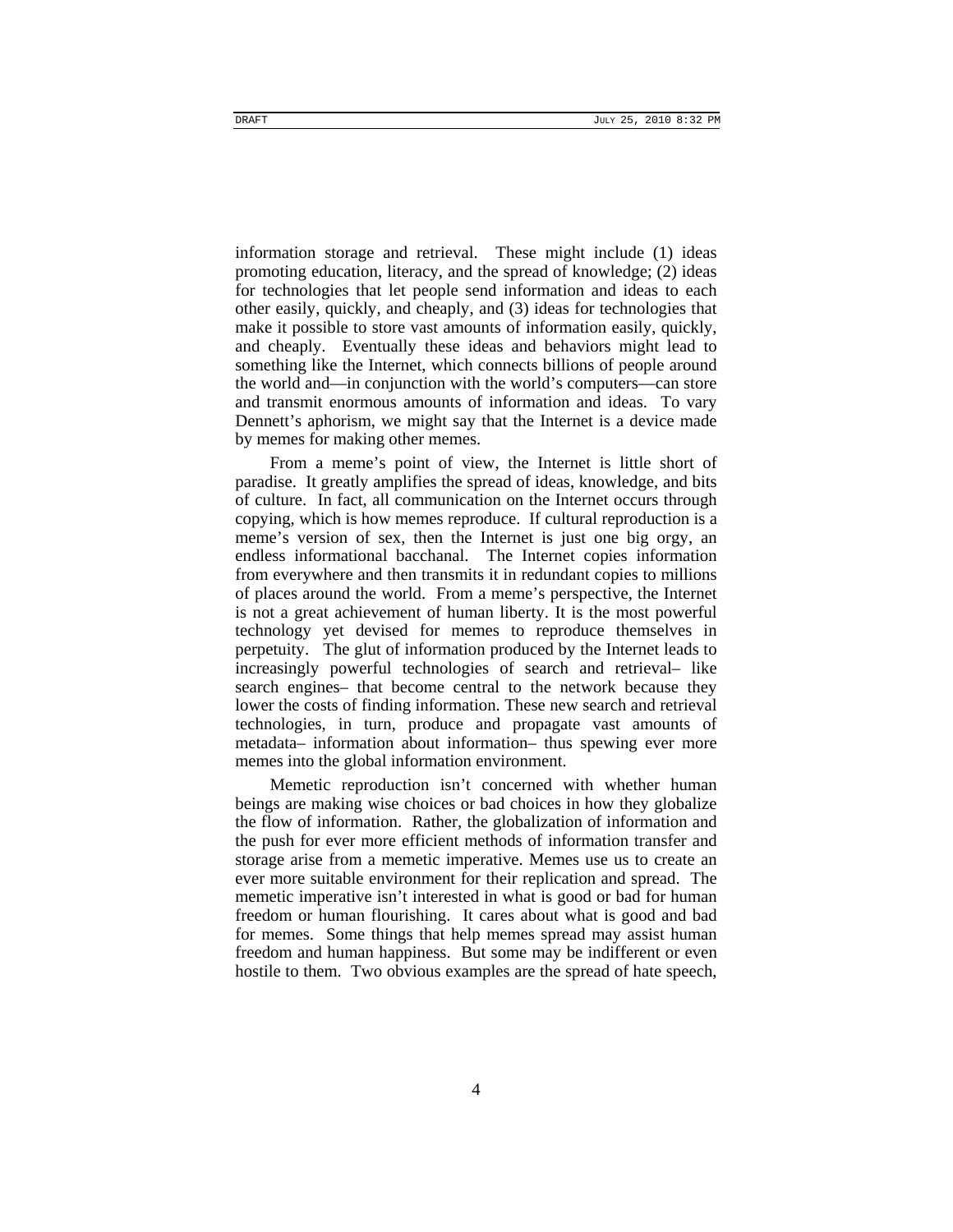and the self-replicating informational entities we call computer viruses. The proliferation of information can make human life more complicated and hectic; it can also threaten our health and even our survival when dangerous or harmful information proliferates.

The point of viewing globalization from a meme's point of view is not to get you to believe that tiny inanimate bits of information are secretly in control of your life. The point, rather is that although we may think that we are promoting the growth and spread of information technology to serve the goals of human enlightenment, the story is far more complicated. The memetic perspective helps us see that the proliferation of information and information technology takes on a life of its own, and that thinking in terms of memetic imperatives, and not human values, will help us understand why this is so.

### *Mother Earth Thinks About Herself*

The Gaia model offers a second perspective on the global spread of information networks. It takes its name from the Gaia hypothesis, which proposes the Earth's biosphere, atmosphere, oceans and soil form a single entity that evolves over time and produces and maintains the conditions necessary for life. James Lovelock formulated the Gaia hypothesis in the mid-1960s; he sought to promote environmental values, and he emphasized the complexity of the global ecology and the necessary interdependence of all life on the planet.<sup>3</sup> Robert Wright offered an informational version of the Gaia thesis, arguing that the development of human intelligence is the next step in the evolution of the planet's biosphere, and that globalization is a largely positive force that will draw human beings into increasingly interconnected economic, political, and informational cooperation, leading ultimately to a "global brain."4

 $\frac{3}{3}$ <sup>3</sup>JAMES LOVELOCK, GAIA: A NEW LOOK AT LIFE ON EARTH (New York: Oxford University Press 1979, 2000).

<sup>4</sup> ROBERT WRIGHT: NON-ZERO: THE LOGIC OF HUMAN DESTINY 297, 316 (New York: Pantheon Books, 2000).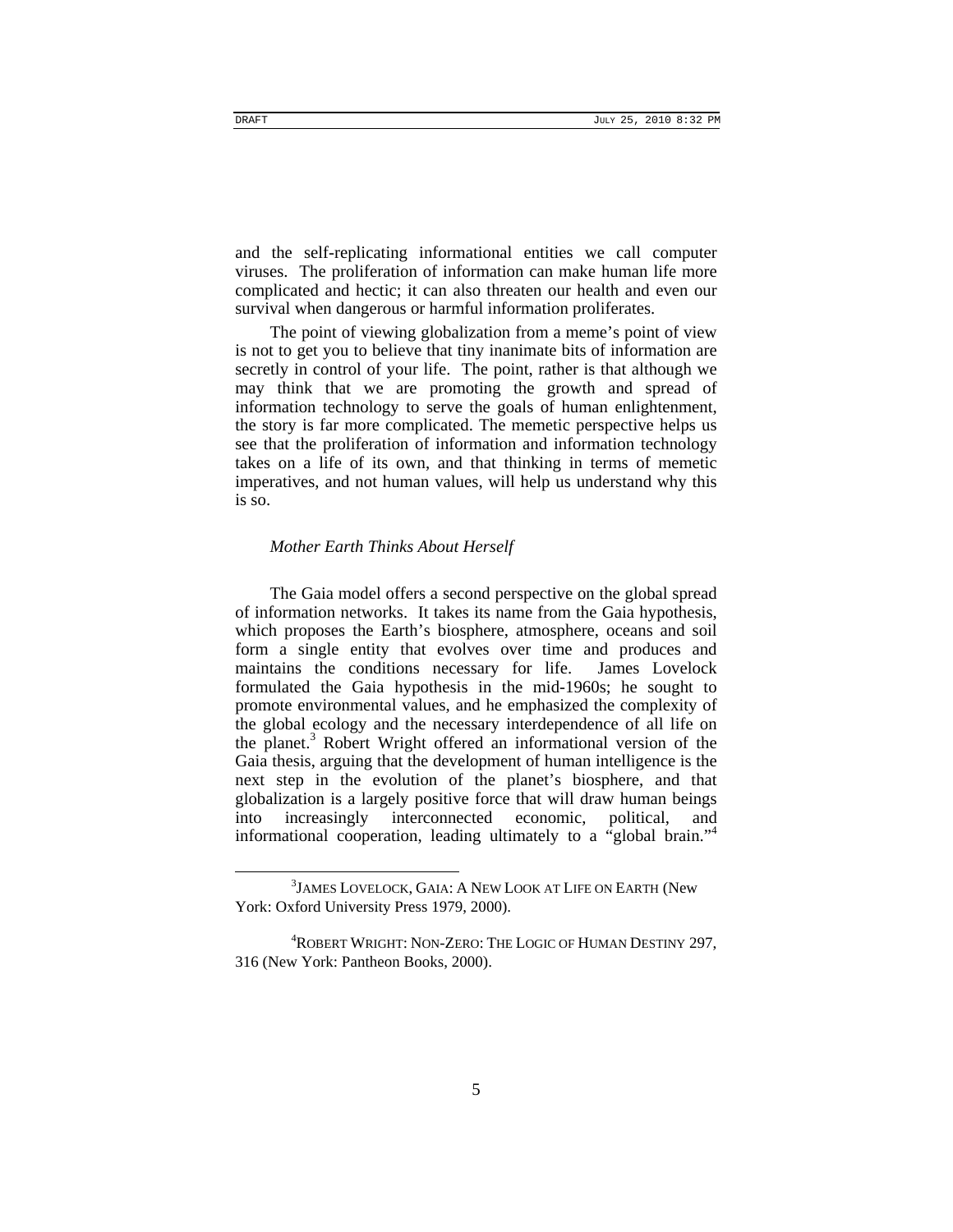Wright was influenced by the work of Jesuit philosopher and theologian Pierre Teilhard de Chardin, who argued that the "noosphere" of human thought would evolve toward a maximum level of complexity and consciousness, which he called the Omega Point.<sup>5</sup> In the Teilhard version, the world is not just a single organism evolving; it is also becoming more conscious of itself over time. There is an obvious analogy between Teilhard's model and the Hegelian notion of a world Spirit that comes to understand itself through history.

As in the memetic model, human beings in the Gaia model are a means to a larger end. We are information processing nodes in a developing central nervous system. We are parts of an emerging world brain that increasingly makes new neural connections, and, in the process, becomes more aware of itself. Individual human beings are neither the beginning of this story nor its end. They are merely a historical stage in the world's development from relatively primitive forms of ecological feedback and information exchange to an ever more complex and sophisticated system of information flows and information potentials.

In the Gaia model, the world is a self-organizing computing system that collects and distributes increasing amounts of information about itself to itself, so that, in the end, the world becomes fully aware of itself and its own operations. Hence every new bit of information and every new mechanism for collecting, distributing, and analyzing information, even if pursued by human beings for completely selfish ends, increases the world's awareness of itself. Technological advancement creates ever new methods of informational feedback; the Internet draws ever more connections and pathways of informational flow; every new information collection and storage device increases the possibilities for information and feedback about the states and functions of the world and its elements. At this stage in the world's history, we are its neurons, and every bit of technology we develop helps the planet create new connections and promote new information flows, spurring the system onward toward intelligence and sentience.

 $\frac{1}{5}$ PIERRE TEILHARD DE CHARDIN, *The Future of Man* (New York: Harper Torchbooks, 1969)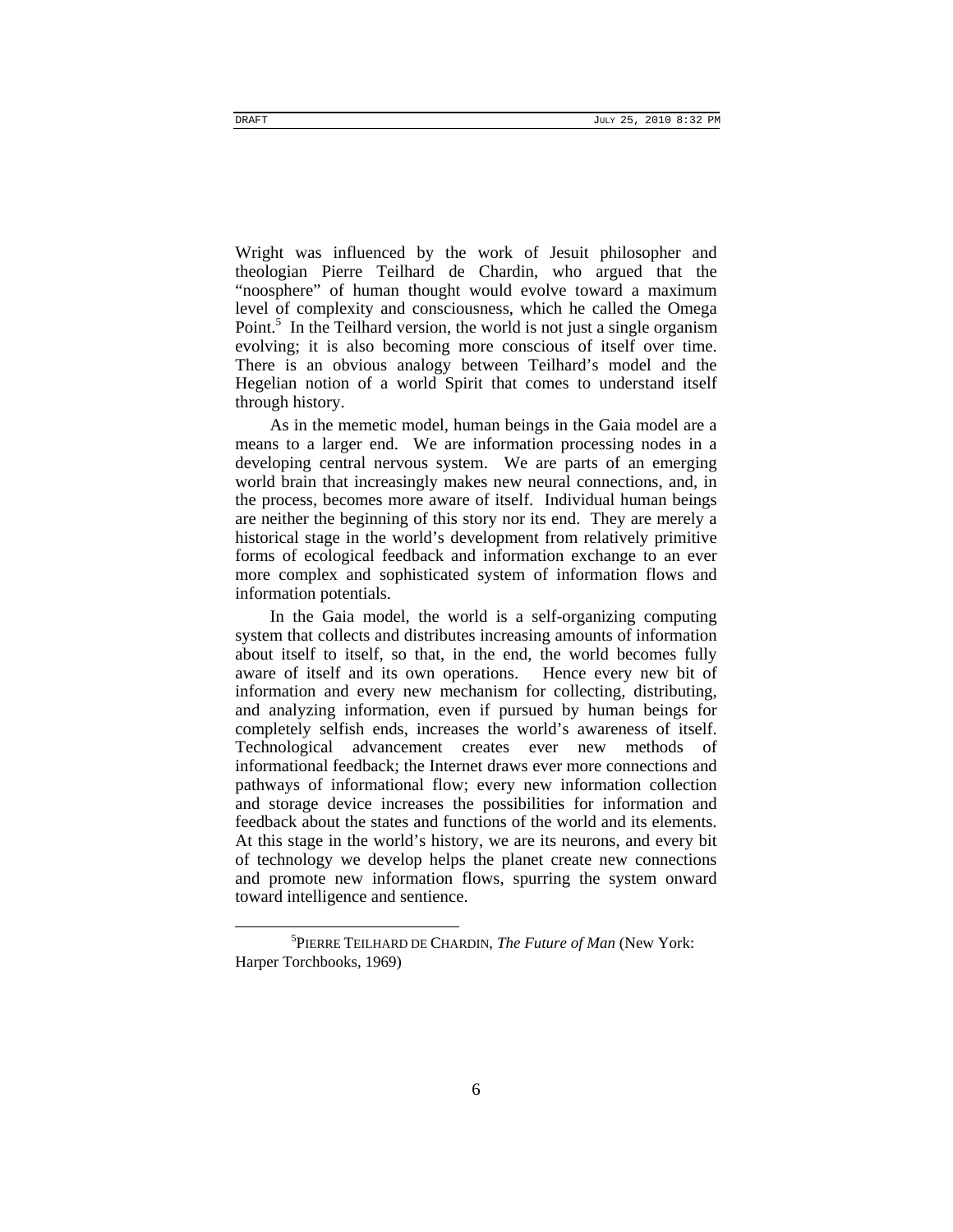Like the memetic analogy, the Gaia hypothesis of a single organism increasingly able to think about itself may be no more than a helpful metaphor that helps us to see historical processes from a different perspective. Yet there is some truth in the notion that increasingly complex self-organizing entities spontaneously produce new feedback mechanisms, so that they respond in ever more nuanced ways to signals and changes in information potentials flowing through the system. In this sense we can say that self-organizing entities "know" about themselves and respond to that knowledge.

Over time, such feedback mechanisms can be multiple, increasingly complex, and highly differentiated. Markets, to take only one example, are a kind of self-organizing system that produce continual informational feedback with powerful real world consequences. We already live in a world of globalized markets in which the unexpected frost of an orange crop in one part of the planet has ripple effects throughout the world economy. Globalized economies not only make different parts of the world more interdependent, but they also create incentives to collect and transmit ever more information from one part of the world to the other, so as to anticipate the economic causes and effects that come with this interdependence. Similarly, globalized financial systems require elaborate network surveillance to ensure security and trust and to forestall attacks on the system.

The Gaia hypothesis suggests that the globalization of information technology represents the latest stage of a far more complex self organizing system that collects information about what happens on the planet and combines it with multiple mechanisms of feedback and control. Before human beings evolved, ecology itself was the major carrier of informational feedback, but now human beings and human technologies do an increasing share of the work. Imagine a world in which every street corner has multiple cameras that collect visual information from every angle, every street has multiple sensors that monitor traffic flows, every house is a "smart" house that collects and analyzes information about what happens within it, every market transaction is dutifully recorded, collated, and analyzed by computers around the world, every computer network continually monitors its security and tests its vulnerabilities to attack, every search engine perpetually sends out bots seeking new connections and new information to copy, every Internet provider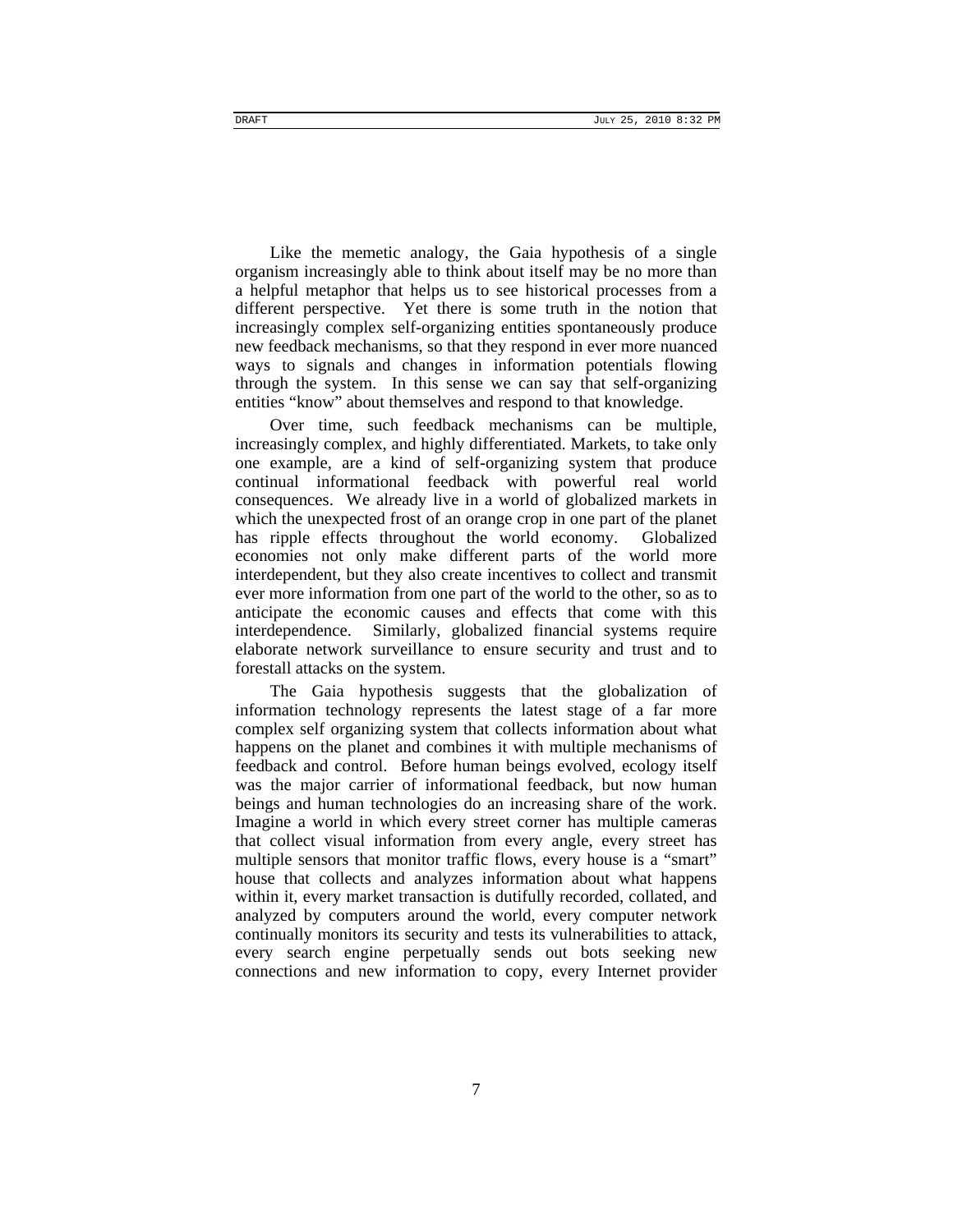keeps continuous tabs on what information is being requested and where it is being sent, and that various entitles, some public, some private, some human, some automated, continuously gather all this information, sifting it and analyzing it for patterns to predict future behavior and forestall future problems. Such a world would indeed begin to approach a global information processing system, if not a world brain.

The twin forces of globalization and Internet penetration have accelerated this process. We are still at the beginning of a fully globalized network that collects information from around the world, collates it, analyzes it, and sends it to anywhere and everywhere. In this sense, it is not so strange to say that the world is becoming increasingly "aware" of what is happening within it. Perhaps more important, in this emerging world we are not necessarily the central characters. Although these systems of informational feedback grow through the motivations and actions of individual human beings, they do not necessarily evolve to benefit us; rather our interests, expectations, values and desires will increasingly be shaped to mesh with the imperatives of this self-organizing world. We will become the sort of beings who are fully immersed in global information flows, who are continually tracked, traced and monitored, who can send and receive information from anywhere to anywhere anytime, who have at their disposal multiple methods of communication and infinite sources of information from around the world, and who can no longer imagine what it would be like to live otherwise.

# *The Proliferation of Information Power*

This brings us to the third perspective for understanding informational globalization– the proliferation of power model. The idea of proliferating power is inspired by the European social theory tradition of Karl Marx, Max Weber and Michel Foucault. Marx pointed out that the evolution of economic forces drive people to make history but not as they intend, creating ever new forms of economic subordination that are repeatedly justified under the name of increasing freedom (although Marx believed the story would conclude with the happy ending of a proletarian revolution). Weber argued that modernity produces an iron cage of increasing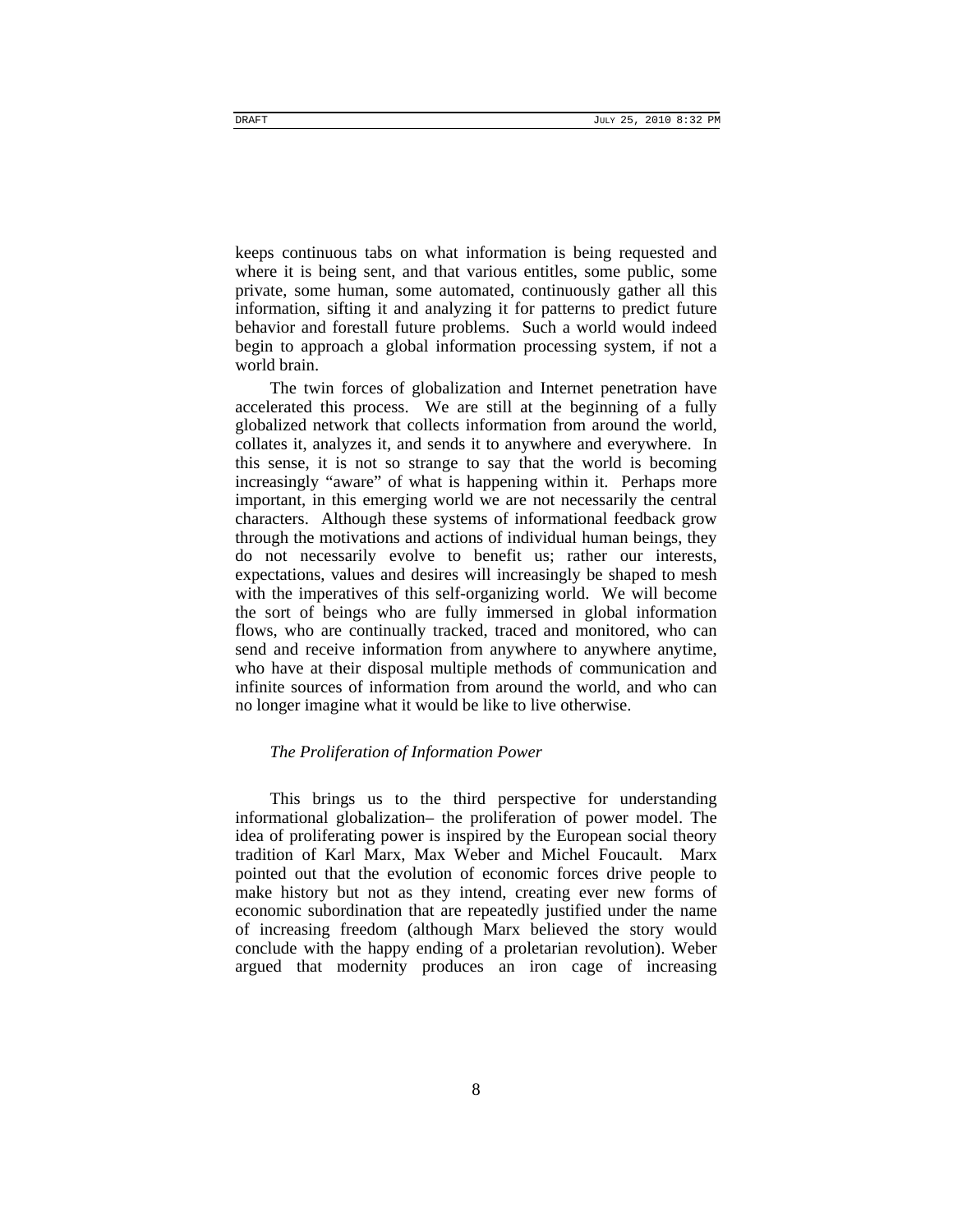bureaucratization in which individuals are subjected to expanding forms of rationalized organizational power. Foucault heralded the age of a disciplinary society in which surveillance and professional knowledge increasingly normalize and regiment human behavior; he imagined new forms of power that, rather than being controlled by any single group or agent, disperse themselves in ever finer webs throughout society.

A proliferation of power perspective argues that the information technologies that human beings implement to transfer, store, and analyze information do not necessarily bring a net increase in either human freedom or human empowerment. Rather the rise of the global information economy enmeshes human beings ever more tightly into digital information networks, while simultaneously monitoring, shaping, directing and controlling human beliefs, values, behaviors, and actions. Power does not disappear in a digital networked world. Power shifts from the arbitrary will of specific individuals and the imperatives of large bureaucratic organizations to the channeling effects of software code, surveillance technologies, and information networks. Increasingly, software architectures and information networks direct, block, filter, categorize, monitor and normalize behavior; they drive the pace and possibilities of human interaction, the scope of human imagination and the search for and realization of human desires.

Information, information filtering, and information transfer become central to everyday human life, shaping human expectations and possibilities while they expand our powers. Although we are increasingly integrated into information networks in some ways, we are also alienated from them in others. Information in the form of computer code, databases, information collection systems and data analysis turn information into a thing and a tool that does more than empower human beings. The proliferation of power model predicts that digital information flows will increasingly monitor and control human beings, reshaping their activities, intentions, hopes and desires. Instead of being subjected to the arbitrary will of another, human beings will be subjected to the distributed power of networks. Digital networks tie people together, and in tying them, bind them in ever new ways. Power, instead of being increasingly concentrated in individuals and organizations, is increasingly diffused, so that its effects are felt everywhere.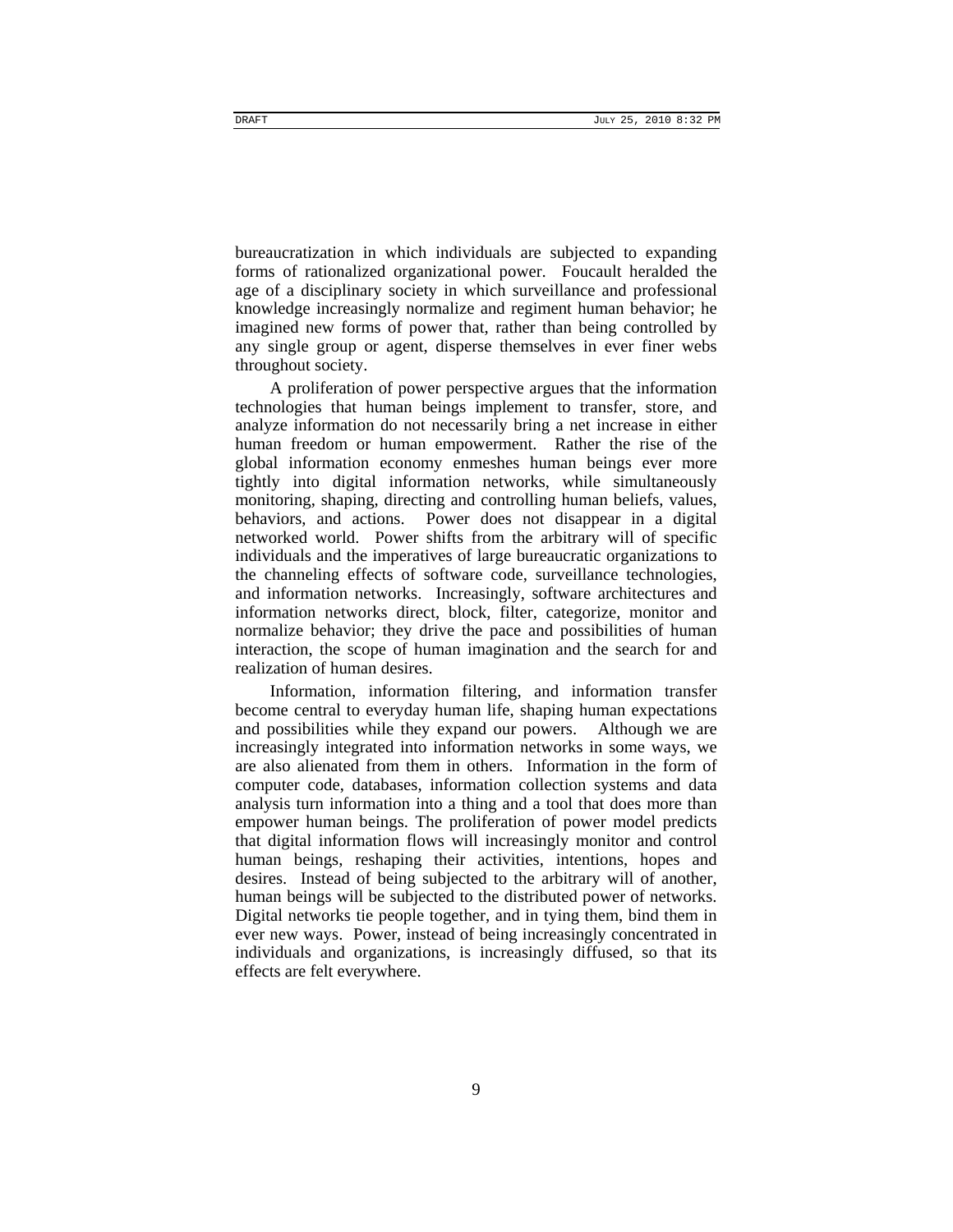People routinely praise the Internet for its decentralizing tendencies. Decentralization and diffusion of power, however, is not the same thing as less power exercised over human beings. Nor is it the same thing as democracy. Consider technologies that trace position and identity, such as global positioning systems, radio frequency identification tags and biometric readers. These devices are widely diffused throughout the system, collecting information from anyone who interacts with them. Or consider digital rights management systems, technical protection measures and digital watermarks. These forms of control travel wherever files go, carrying their instructions and controls with them. Finally, consider search engines and related systems of categorization and accreditation. Millions of people contribute to the results that search engines provide, but search engines are not a form of democracy. Rather, they are a form of normalization. Individuals do not vote for links in the way they vote for candidates who will represent them and who are accountable to them. Links construct a regime of norms and expectations. The same is also true of network services that provide accreditation and relevance, filter, collate, and categorize. We can design these systems so that no single individual controls them. But this does not eliminate their power over human beings. It simply enables power to flow everywhere through the system. The fact that no one is in charge does not mean that everyone is free.

#### *An Antihumanist Prespective on Internet Regulation*

Familiar issues of Internet regulation look quite different from these three perspectives. Consider pornography as an example. From a memetic perspective, porngraphy is a "killer app," that is, an application that motivates people to invest in new technologies or more powerful versions of existing technologies. Pornography harnesses human sexual desires to push human beings to use and develop ever more powerful ways to deliver sexually explicit content. Once the informational pathways have been created, however, they enable many more memes to flow through digital networks and gain storage space on computers. It is possible, even likely, that the Internet as we know it would not have grown so far or as fast had it not been for pornography. Pornography is still driving new markets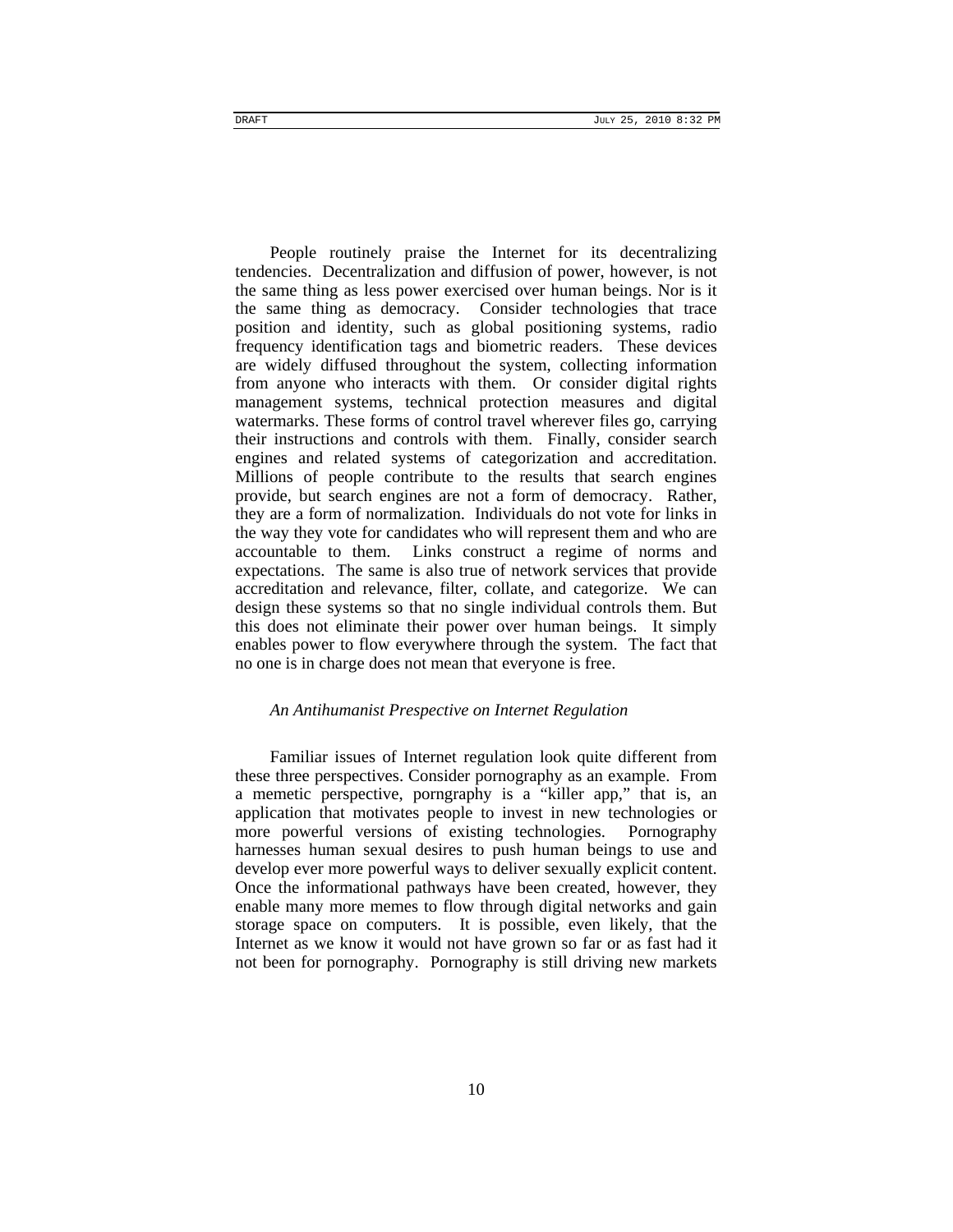and new innovations for video phones, portable video players and virtual worlds. Moreover, each new advance in information technology becomes both a delivery device and a magnet for pornography.

The Gaia model views pornography in similar terms. Pornography drives human beings to create ever more powerful communications networks. It facilitates and fosters the creation of the global neural network that helps the world become more conscious of itself. The proliferation of power model adds an additional wrinkle: The proliferation of pornography not only drives the creation of informational networks that people eventually cannot do without, and which eventually control their lives, it also proliferates forms of sexuality that rob people of their dignity, keep them preoccupied with sexual entertainments and therefore docile and more easily controlled.

From a standard policy perspective, pornography is a problem of public morals let loose by the Internet, or it is a necessary consequence of the freedom of expression that the Internet offers individuals. From the Gaia perspective, however, pornography multiplies neural connections in the world brain. From the proliferation of power perspective, it drives people to communicate incessantly about sex. And from a meme's perspective, pornography is a collection of good (i.e., successful) memes. Pornography not only thrives in existing information environments, but it also drives the creation of new information environments that benefit its survival and propogation. The closest analogy in the natural world might be the genes that cause beavers to alter their environment– through building dams– to help ensure their continued reproduction. In fact, pornographic memes are not only incredibly successful, they are also atruistic-- because the new environments they drive humans to create work to the benefit of many other memes as well.

Spam offers a second example. As with pornography, new information environments both proliferate and attract spam. In fact, a very significant percentage of e-mail traffic is spam, which suggests that spam, no matter how annoying it may be to human beings, involves very successful and adaptable memes. From the perspective of public policy, of course, spam is objectionable content. We either work to eliminate it or else we must accept it as an inevitable byproduct of the benefits of the digitally networked environment. But consider spam from the antihumanist perspectives offered in this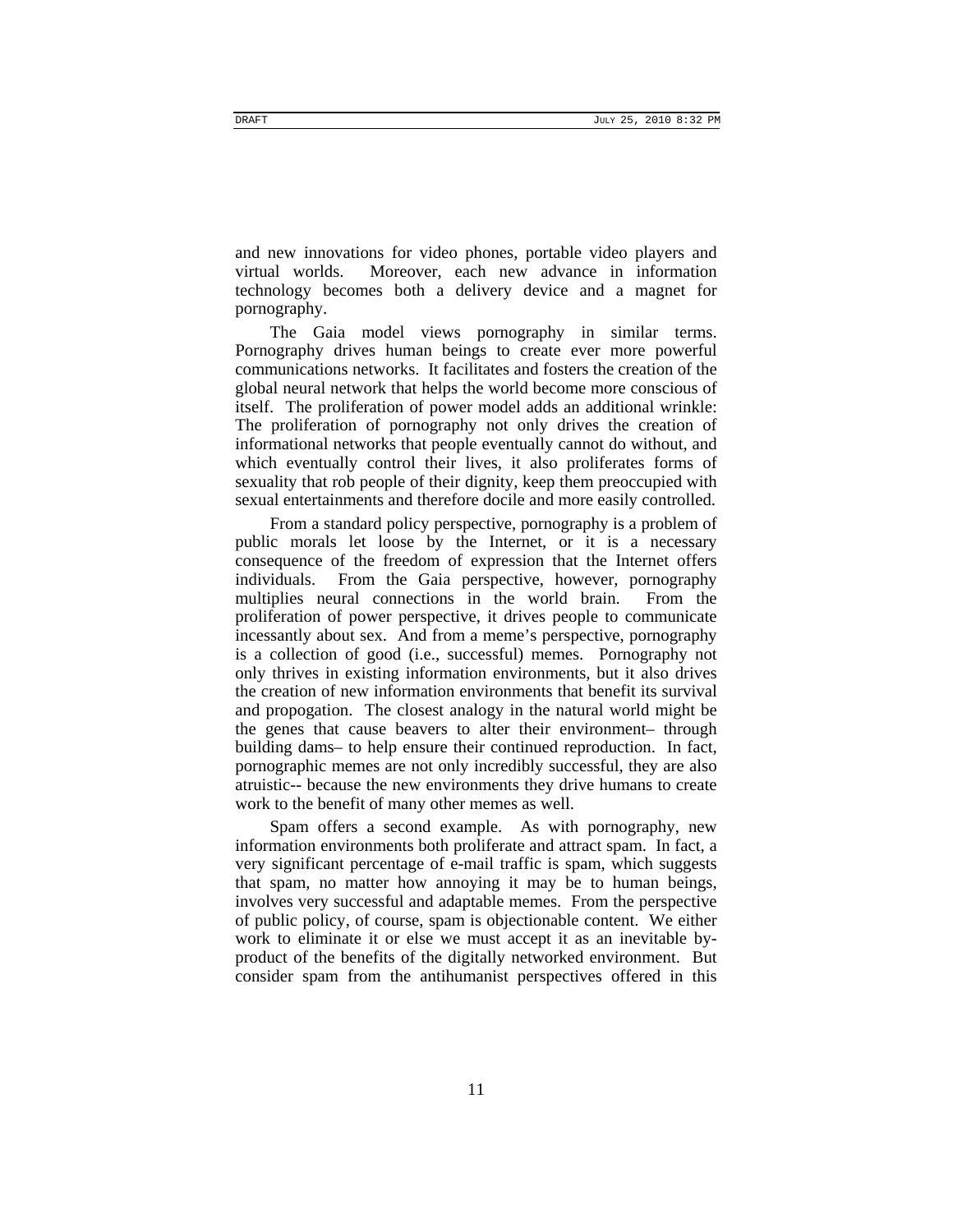essay. Objectionable content– and the reaction to this content– drives technological advancement in information technology, which serves the propagation of memes, increases the number and the power of the neural connections in the world brain, and promotes the proliferation and diffusion of every more finely grained forms of power. Spam, like porn, drives human beings to build, design and implement information controls that later can be used for other tasks.

Objectionable content– like pornography or spam-- leads to new investments designed to control its flow and propagation, in addition to laws that prohibit its spread. These include elaborate filtering systems and devices for tracking and locating the source of objectionable content. Legal and technological measures, in turn, lead to an arms race between pornographers or spammers and those determined to limit or stop them. The same is true of other types of objectionable content, including fraudulent advertising, phishing schemes, and, in those countries determined to control it, political dissent and blasphemy. The arms race between those who promote content deemed objectionable and those who try to control or block it, in turn, produces ever new investments in technology and inventive ingenuity– including, for example, encryption technologies (and methods of breaking them) routing and control technologies (and methods of evading them), and devices for anonymization (and devices to unmask identities). Each of these information control technologies, once implemented, has multiple uses beyond its original purposes, thus driving the increasing power and complexity of global information networks.

Once put in place, the digitally networked environment attracts an increasing share of commercial and government operations. Eventually it becomes indispensable to support the world banking system, the delivery of health care services, everyday commercial transactions, and national security. Its centrality to our lives attracts new forms of cybercrime and new forms of attacks on the network. In order to protect their interests, governments and private businesses must invest ever more heavily in computer security technologies and information collection and analysis methods that can identify security threats and prevent them before they happen. The arms race set off by the digitally networked environment produces ever more surveillance of the system, ever more collection of analysis and data to predict and head off potential dangers, and ever more powerful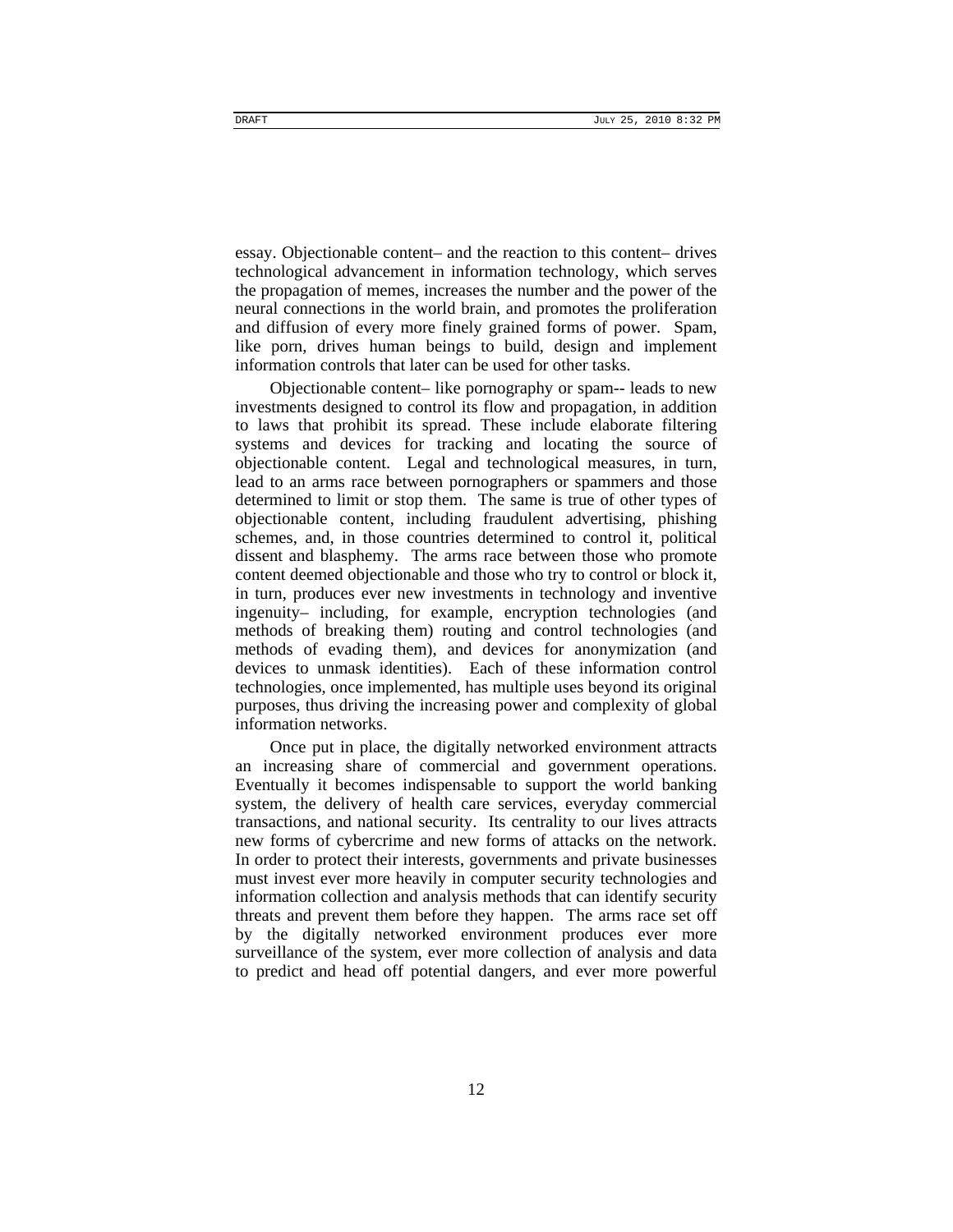technologies of control over information flows.

We can view the current struggles over privacy and intellectual property rights similarly, not as problems in their own right, but as spurs to innovation and the proliferation of information technologies. Digital networks undermine intellectual property rights in familiar ways: they allow unlimited copying and transmission of digital content at vanishing costs and undermine the right holder's legal monopoly over reproduction and expression. This leads to technical measures to protect intellectual property interests, which leads in turn to new devices to route around these measures or disable them, producing an arms race that enhances technological advancement and proliferation. The need to protect profits in intellectual property drives increasing surveillance of digital networks and attempts to establish more finely tuned control over bits of digital information wherever they travel through the network.

The contemporary fight over digital privacy provides the flip side of the coin, because many of the same technologies and strategies protect both privacy and intellectual property. Digital technologies undermine privacy because they allow new ways of collecting, collating and analyzing information. The loss of privacy leads to technical and legal measures that attempt to control information flows, producing its own version of the technological arms race.

This story makes particular sense in the Gaia and proliferation of power models. Technological arms races produce ever more finely grained and powerful methods for collecting information about the information that flows through the network. The spread of technologies and counter- technologies enhances flow control and feedback in the global information system, as well as ever new methods for proliferating power over human beings from everywhere in the system. The memetic story, by contrast, is more complicated: Although memes do not benefit from technological environments that prevent their transmission and limit their flow, they do benefit from environments that produce a net increase in their spread and propagation. To the extent that intellectual property protection promotes propagation of ideas, some memes would favor it. Nevertheless, if we see our current struggles over intellectual property and privacy from a meme's point of view-- rather than from the perspective of what benefits individual rights and existing business models-- we can guess at the long run result: far less privacy and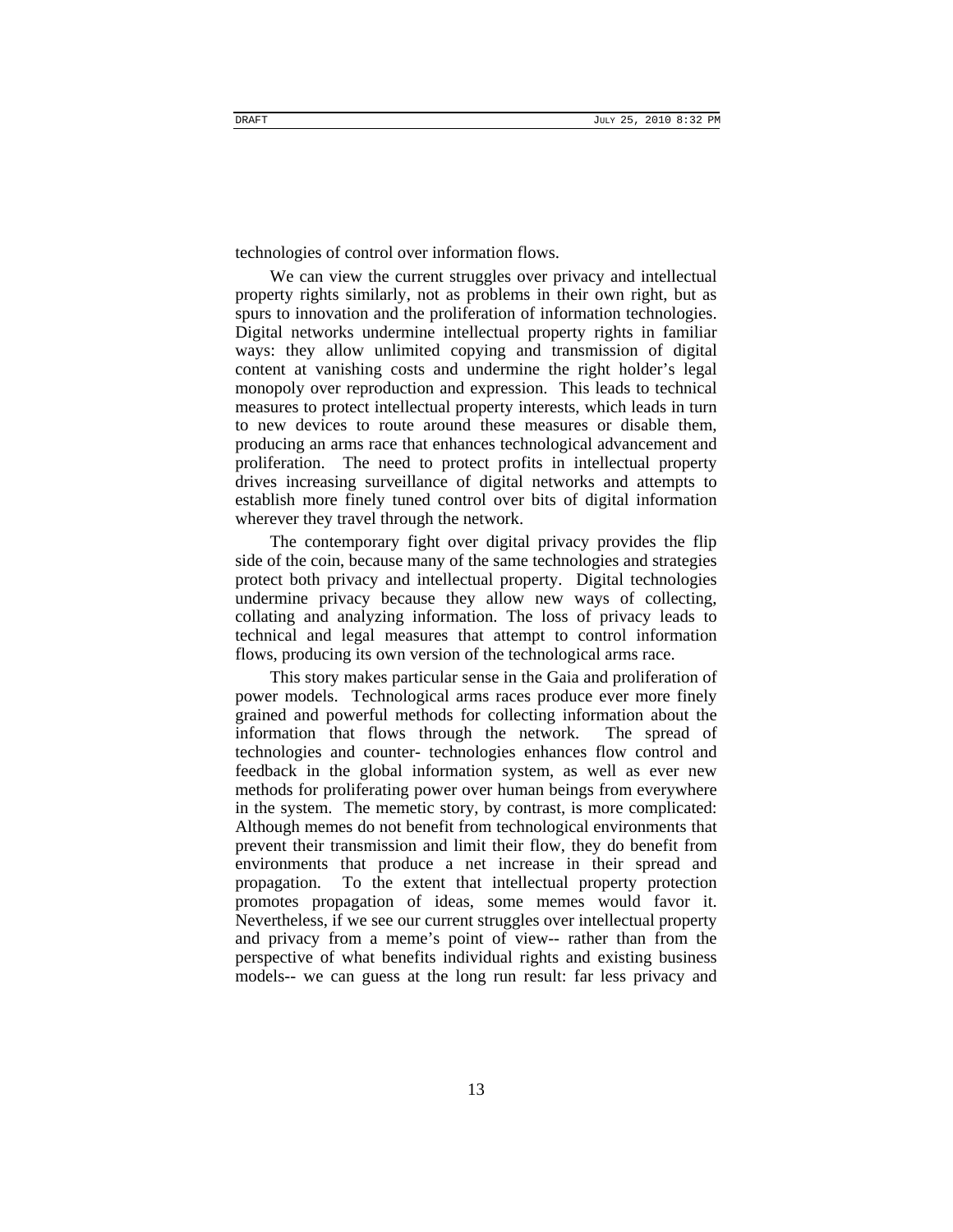fairly limited effective protection of digital content (whatever the law may say), combined with increasing amounts of metadata and greatly increased surveillance of digital networks.

# *Conclusion*

Many Internet theorists– including myself– have seen the key struggle of the digital era as one between centralization and decentralization, between open and closed systems of innovation, between a culture dominated by a relatively small group of powerful corporations and a truly democratic culture in which ordinary people are producers as well as consumers of informational goods. These theorists argue for increasing decentralization, for increasing connectivity, for increasing democratization of culture and information technologies, for putting more powerful information production tools in everyone's hands and making information cheaper and more easily accessible to everyone.

I support these goals. I do not offer the argument in this essay to suggest that we should abandon them. Instead, I offer this analysis to suggest that we face other issues as well. If we are interested in promoting *human* rights, we must also be interested in how human beings will change in response to changes in information technology and information flows. Culture reshapes what it means to be human. As the network changes, and as we become increasingly subjected to it, we will become human in a different ways.

Ironically– or perhaps not– human beings will use the language of liberal individualism to justify and legitimate the world we are entering. We will defend the spread of memes, the deployment of new global neural connections, and the proliferation of information power in the name of freedom-- to speak, to innovate, to buy and sell- - and in the name of security-- from crime, from terrorism and from the theft of intellectual property. But our model of individual liberties and rights-- and our political struggles over the same– do not fully capture how power changes and spreads with the evolution of global information architectures and global information flows. That is because the forces of global information evolution are orthogonal to the pursuit of human freedom. Our goal is to divert this new form